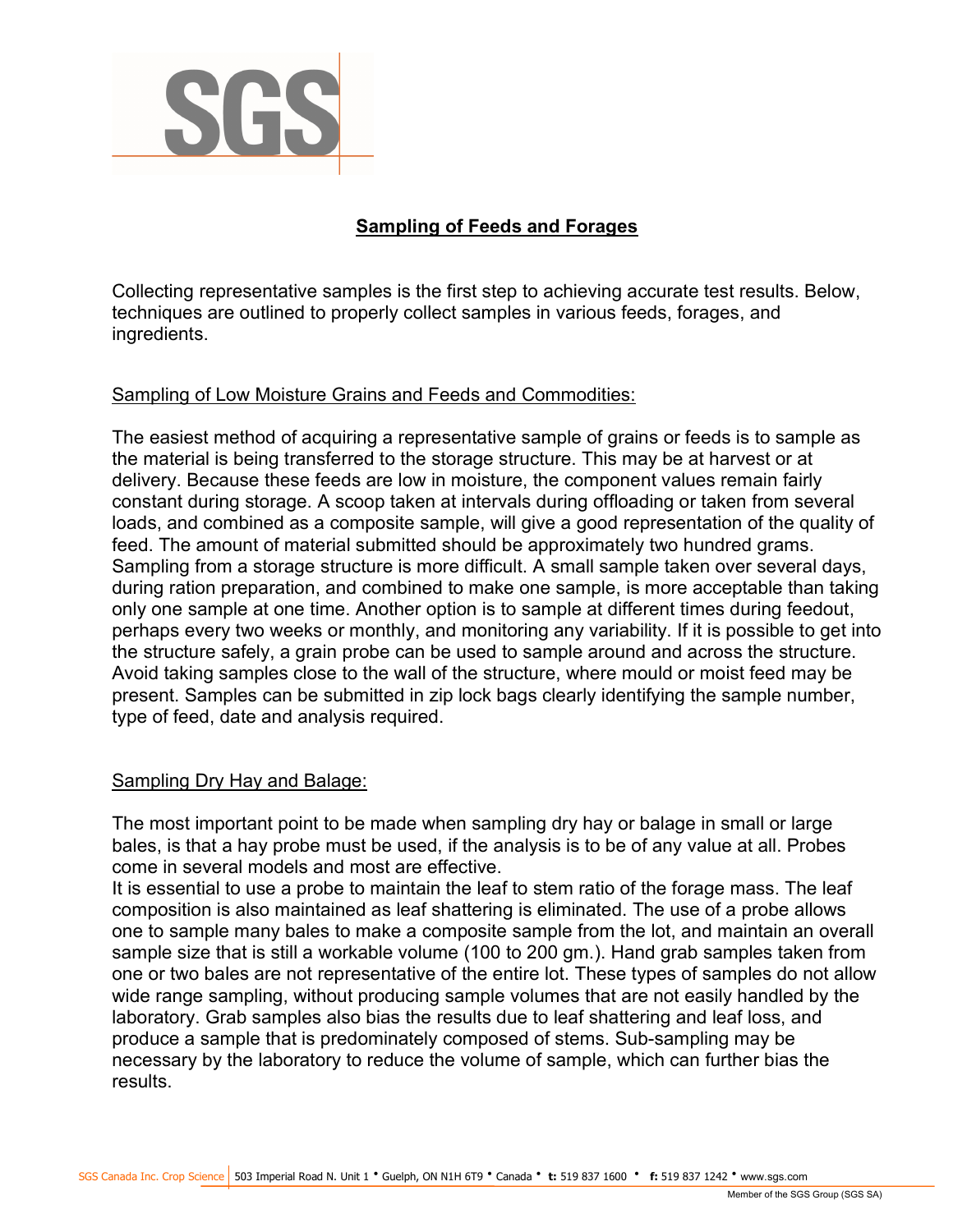

Core samples are taken from the butt end of square bales, large or small, extending approximately twelve inches into the bale. For round bales, core the rounded contoured edge or side of the bale. Wrapped bales will require splitting the plastic wrap to insert the probe, then taping the wrap when done, to seal the plastic. Ten to twenty cores should be taken, depending on the number of bales in the lot, and the consistency of the lot. Different cuttings and lots should be sampled separately.

Combine the cores into one sample either in a plastic pale, or directly into a sample bag, for submission to the lab. Separate samples should be identified on the bag, by sample number, forage type and mixture, cutting, date and analysis required.

#### Sampling of Wet Forages and High Moisture Grains:

Both high moisture grains and wet forages have been grouped together because of some considerations that involve both types of feeds, both involve fermentation processes.

Sampling techniques involved with these types of feeds are dependent on the type of structure in which each is stored. These can be upright silos, bunker silos and piles, and agbags or tubes. Balage would also be included in these feeds but that feed type has been addressed in the previous section.

#### Upright Silos:

When sampling from upright silos, there are a few options available. Each has its advantages and disadvantages. It is important to run the silo unloader for several minutes before taking a sample. This will strip away the drier material that has been exposed to the air and get to some fresh feed. From the pile of fresh feed, using a scoop, or cupping both hands together with fingers closed, scoop into the pile and lift up. Avoid grabbing samples from the surface. Place three or four scoops into a sample bag. Remove excess air by squeezing the bag, and seal it closed.

If a mixer cart is available, run the feed into the cart, mix for a few minutes and take a similar sample with a scoop or your hands, or collect several samples as the feed is being delivered.

A small sample can be collected each day, in a bag and frozen several days in a row. These samples can then be combined in a composite sample and submitted for analysis. This method has the advantage of sampling a larger section of the facility.

#### Bunker Silos and Piles:

Bunker silos and piles can be sampled similarly over several days by collecting samples from the mixer wagon or delivery conveyor. Bunker probes are also available. These are used to sample from the top of the pile. Extensions connect together to penetrate deeper into the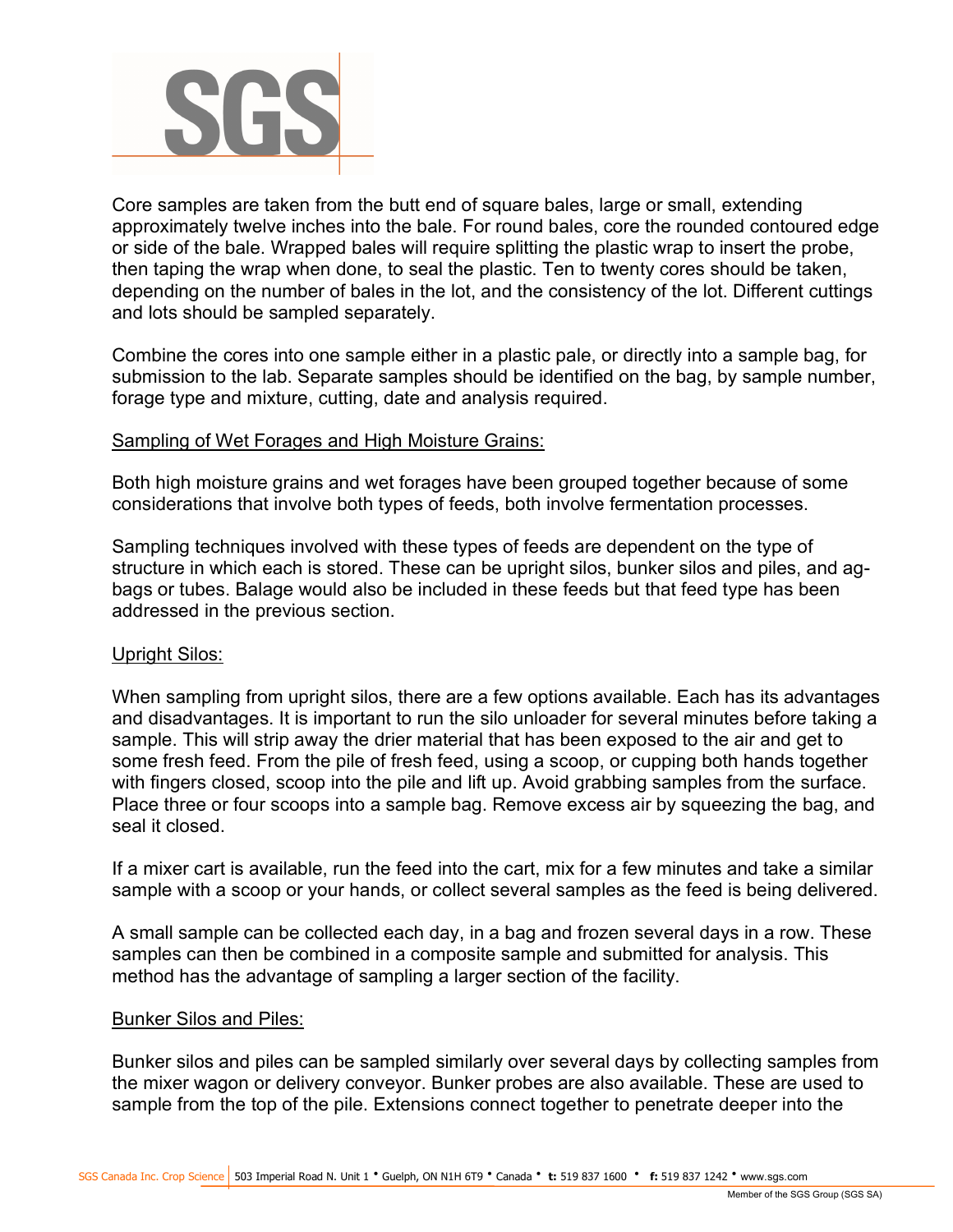

feed mass. This method can require a great deal of energy to accomplish sampling at several sites over the pile. The cores can be combined into one sample. Things to consider using this method for unprocessed corn silage, exclusion of cob and some corn may result if the diameter of the probe is too small.

A more common method of sampling is to sample from the face of the pile. A clean face should be maintained. Several handfuls of material can be taken from the face and combined. Visible differences in the feed should be noted, such as moisture, texture, colour, etc. The composite should be representative of the feeding mixture being delivered to the animals.

### Fresh Forages:

Some controversy exists regarding fresh or fermented samples. Fresh samples are represented by wet forages (or feeds), that have not yet had time to undergo fermentation and are taken directly from the forage wagon as the structure is being filled. Fermented feeds are those that have undergone fermentation and reached a more stable state.

Some nutritionists prefer to sample fresh feed because it is easier to get a representative sample of the entire feed mass. A sample is taken directly from many loads as fields are being harvested, and combined into a composite sample. It is also necessary for the nutritionist to have some values to work into a ration formulation because this feed is being used immediately by the farmer. Other nutritionists prefer to sample after the feed has fermented (approximately two to three weeks after ensiling). This more closely represents the actual feed that the animal is receiving, and represents a more stable feedstuff.

Care must be exercised regardless of which practice is selected. If one is taking fresh samples, be cognizant of changes that are inevitable in the component values such as dry matter, fibre and mineral values and soluble protein. Also be aware of changes in the fermentation pattern of VFA's and be prepared to resample if necessary. The same advice holds true for any sample of fermentable feeds. Any obvious changes warrant re-sampling.

#### Agbags and Tubes:

Agbags or tubes require considerations similar to piles and wrapped forages. The face of the feed can be sampled when the bag is opened, or sampled during several days of feeding. Another approach is to sample along the length of the tube at ten-foot intervals, making small incisions from which to draw feed, then sealing over these cuts.

Regardless of the feed type, it is important to sample more than once during the year or season. Attention to changes in feed quality or animal performance is essential. Also, be sure that all of the information is consistent. Inconsistencies with respect to analytical data, animal performance, knowledge regarding the assumed feed quality, should be questioned. If these